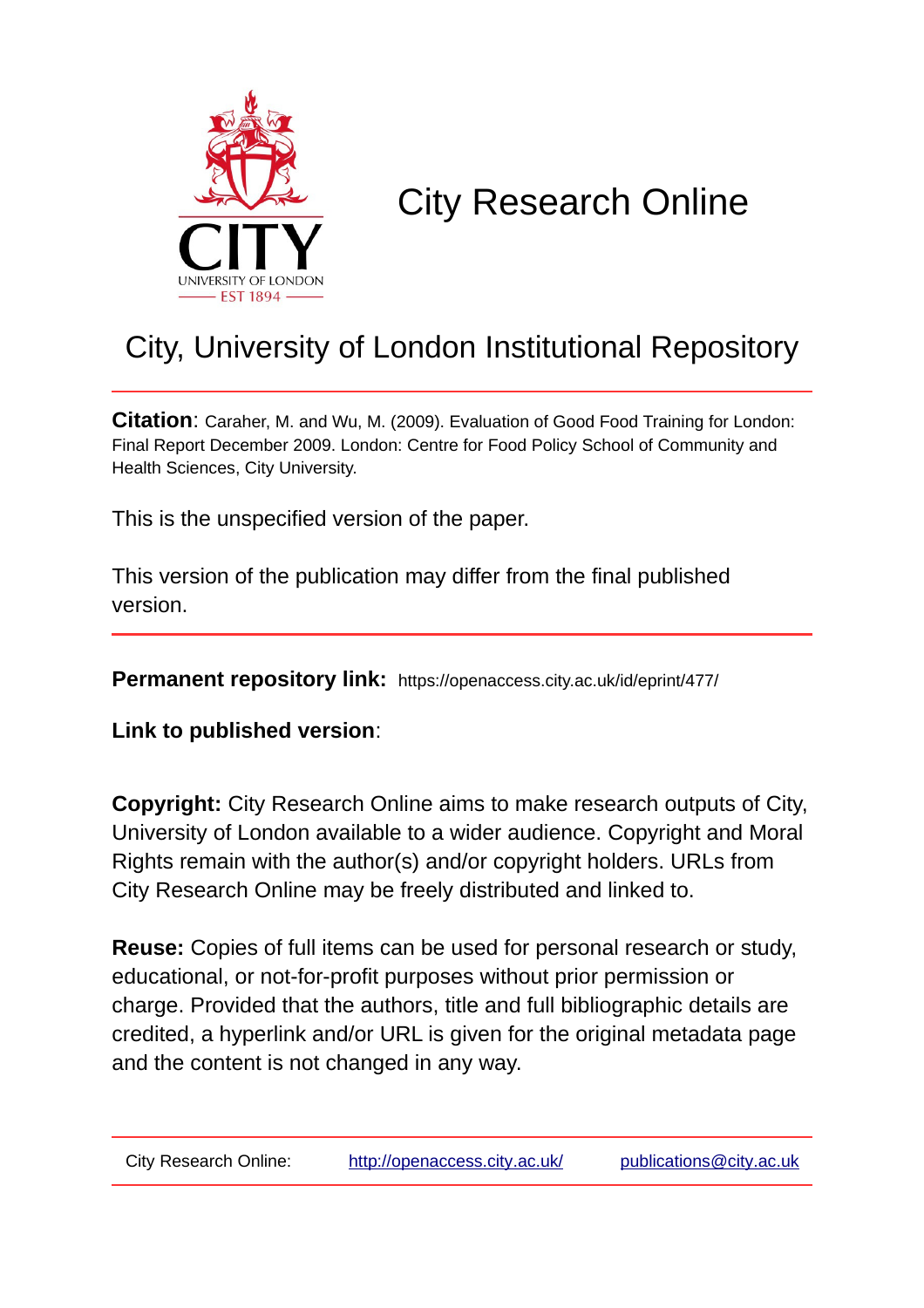

### Evaluation of Good Food Training for London

Executive Summary December 2009

Michelle Wu, MSc michelle.wu.1@city.ac.uk Dr Martin Caraher, PhD *martin.caraher@city.ac.uk*\*

**Centre for Food Policy School of Community and Health Sciences City University London**

\*For enquiries contact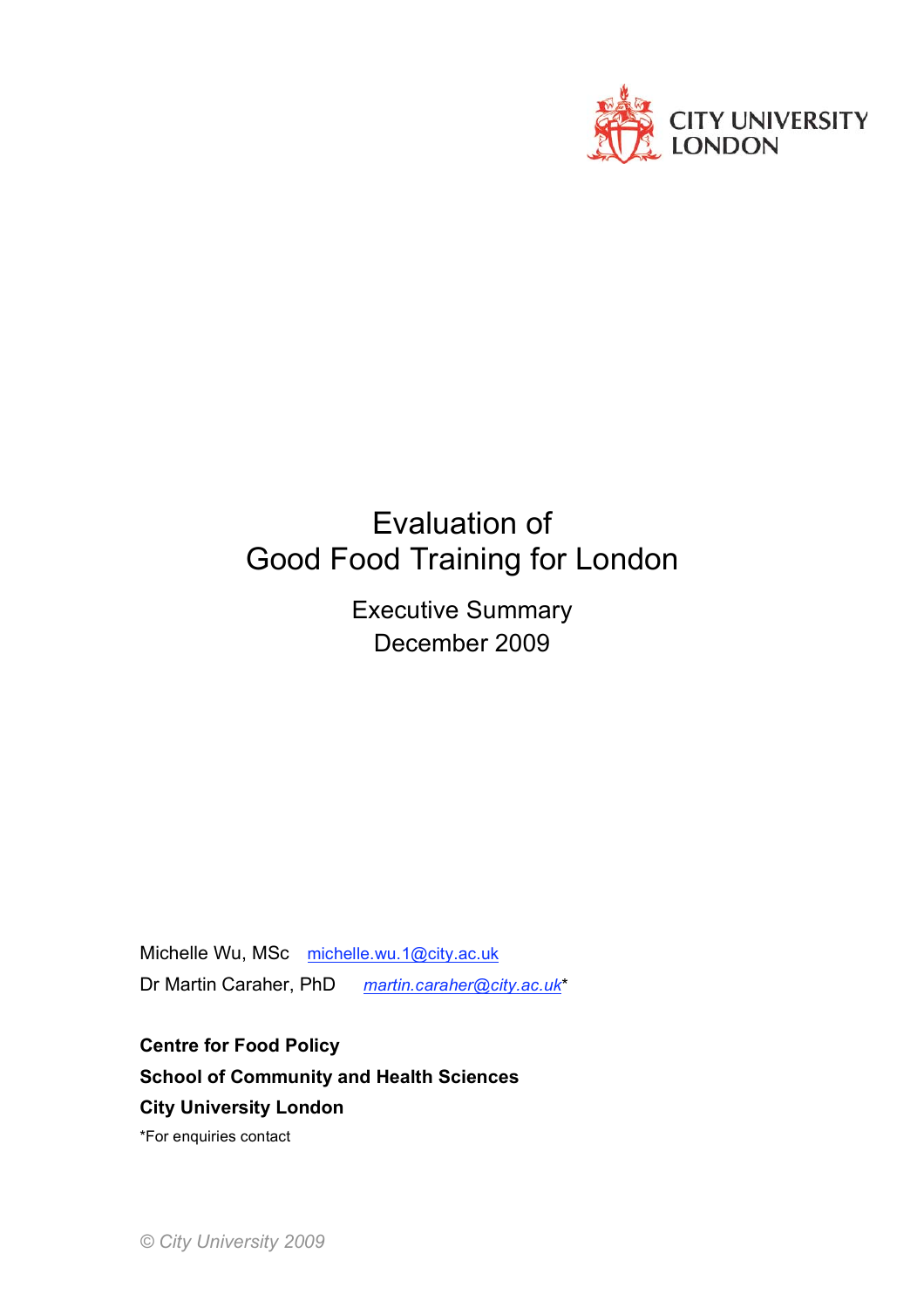### **Good Food Training for London**



LONDON FOOD







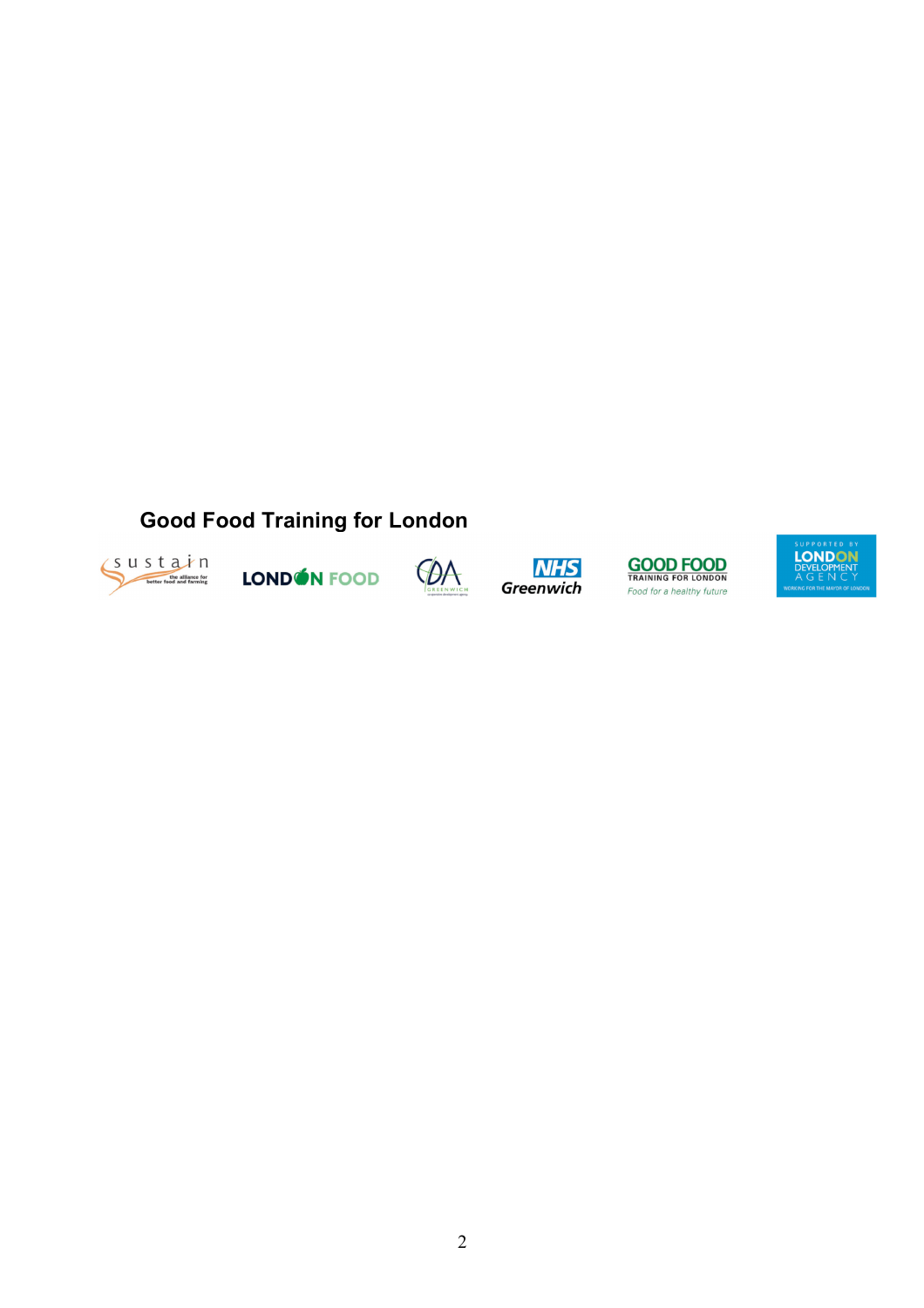#### **Executive Summary**

#### **Introduction**

This is the final report from the evaluation of the Good Food Training for London (GFTL) Project, which was funded by the London Development Agency (LDA) and delivered by a partnership of organisations including Sustain and NHS Greenwich, managed by the Greenwich Cooperative Development Agency (GCDA). The evaluation was conducted by the Centre for Food Policy at City University London between May 2008 and August 2009 and sets out the implementation of the two-year GFTL pilot, documenting the Project's progress in achieving its stated objectives, the challenges it has encountered, and the learning that has resulted.

The evaluation comes at a time when review of the standards informing hospitality and catering qualifications is underway and the Government prepares to introduce its voluntary 'Healthier Food Mark' scheme to encourage public sector to lead by example in the delivery of healthier, more sustainable food.

#### **The Project**

As one of four main projects supporting the implementation of the London Food Strategy, GFTL's primary driver was to increase training and skills levels in the public sector in order to achieve healthier and more sustainable food and procurement. The Project has delivered training, both accredited and bespoke, in the form of National Vocational Qualifications (NVQs), short and long courses, training days, and specialist events. It has delivered across a wide range of organisations and settings, to participants in diverse roles including catering, procurement, education and social care.

The objectives of the GFTL Project were to:

- 1. Develop the skills level of public sector caterers in London to help ensure that good quality, healthy food is served consistently.
- 2. Provide considerable health benefits to Londoners, including school children and hospital patients, by improving the nutritional quality of public food and implementing the whole-school approach in schools.
- 3. Increase use of healthy and sustainable food within the public sector to meet the London Food Strategy's objectives regarding healthy and sustainable food procurement.
- 4. Help to reduce the environmental impact of London's food system by promoting the purchasing of more sustainable food.
- 5. Provide benefits to the London economy by promoting more local and regional procurement.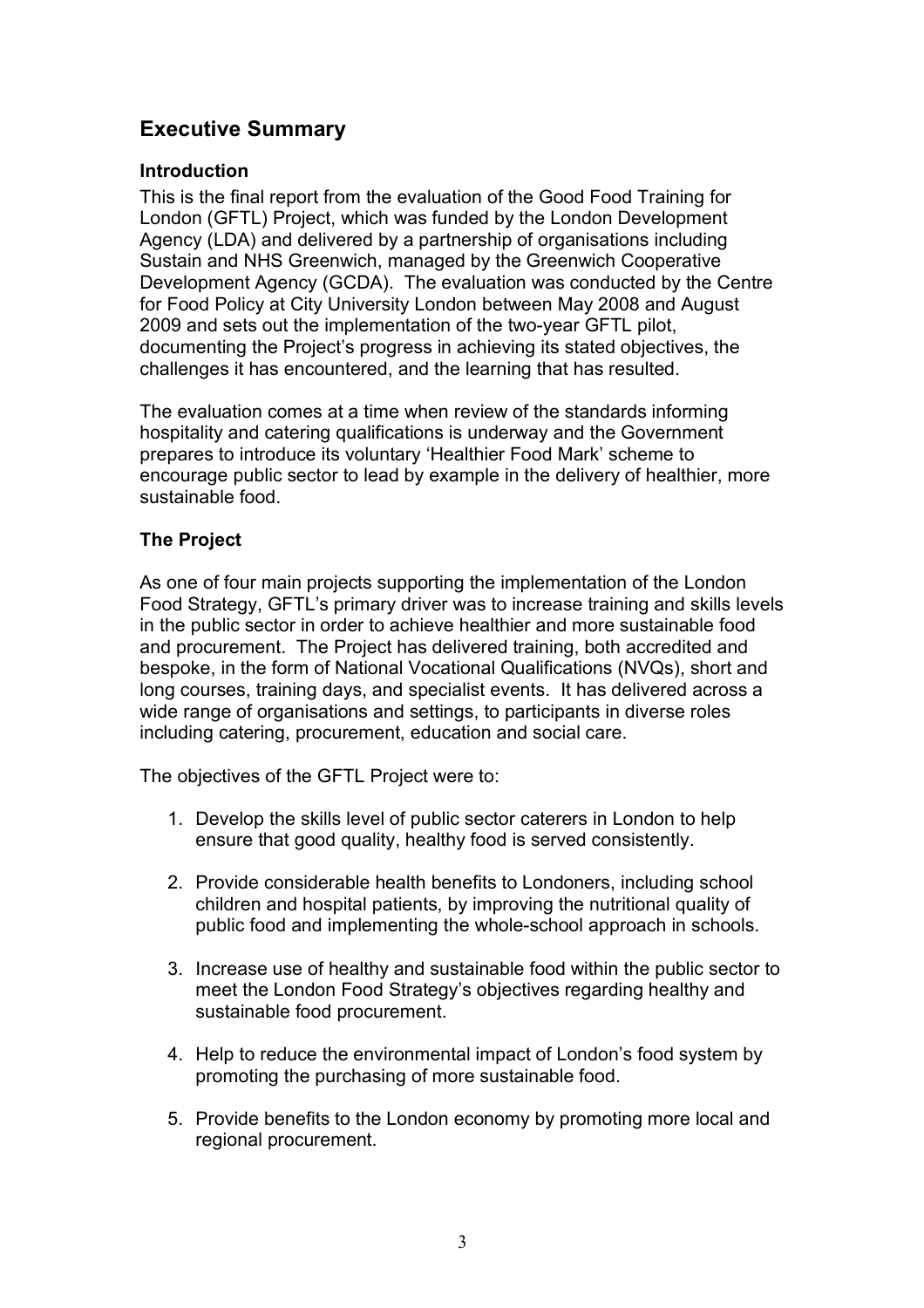#### **Methods**

Four main activities were conducted to inform the evaluation:

| Sullillialy VI Evaluation activities |                                                                                                                                                                                                                                                                                                                                                           |  |  |
|--------------------------------------|-----------------------------------------------------------------------------------------------------------------------------------------------------------------------------------------------------------------------------------------------------------------------------------------------------------------------------------------------------------|--|--|
| <b>Activity</b>                      | <b>Notes</b>                                                                                                                                                                                                                                                                                                                                              |  |  |
| Desk research                        | Analysis and review of the literature evaluating<br>similar training initiatives (or training<br>components in multi-component interventions)<br>Review of documented good practice in public<br>sector catering within the UK, including some<br>site visits                                                                                             |  |  |
| Participant questionnaires           | Post-course feedback captured for 1265<br>learners on their perceived change in<br>knowledge and skills and supports/barriers to<br>changing practice in the workplace<br>Additional 10 children completed pre/post<br>questionnaires evaluating the impact of<br>summer school programme on eating and<br>cooking habits, attitudes and food preferences |  |  |
| In depth interviews                  | Face-to-face interviews with 20 training<br>participants in their workplace<br>Interviews with 3 Project tutors, conducted<br>face-to-face and via telephone<br>Synthesis of interviews with questionnaire<br>findings                                                                                                                                    |  |  |
| Stakeholder research                 | Visits to participating provider organisations<br>and learner workplaces; stakeholders<br>interviewed informally during fieldwork or via<br>telephone<br>Observation of training and events                                                                                                                                                               |  |  |

|  | <b>Summary of evaluation activities</b> |  |
|--|-----------------------------------------|--|
|  |                                         |  |

#### **Key Findings**

#### *Implementation*

Due to various factors, the direction of the Project changed throughout its implementation. As a result, it did not carry out some of the activities originally anticipated but took a delivery approach that best facilitated achieving its output targets while remaining responsive to participants, organisations and local circumstances. Key factors affecting implementation included: the type and definition of output targets required by the funding body; a gap in nutrition and sustainability expertise in mainstream catering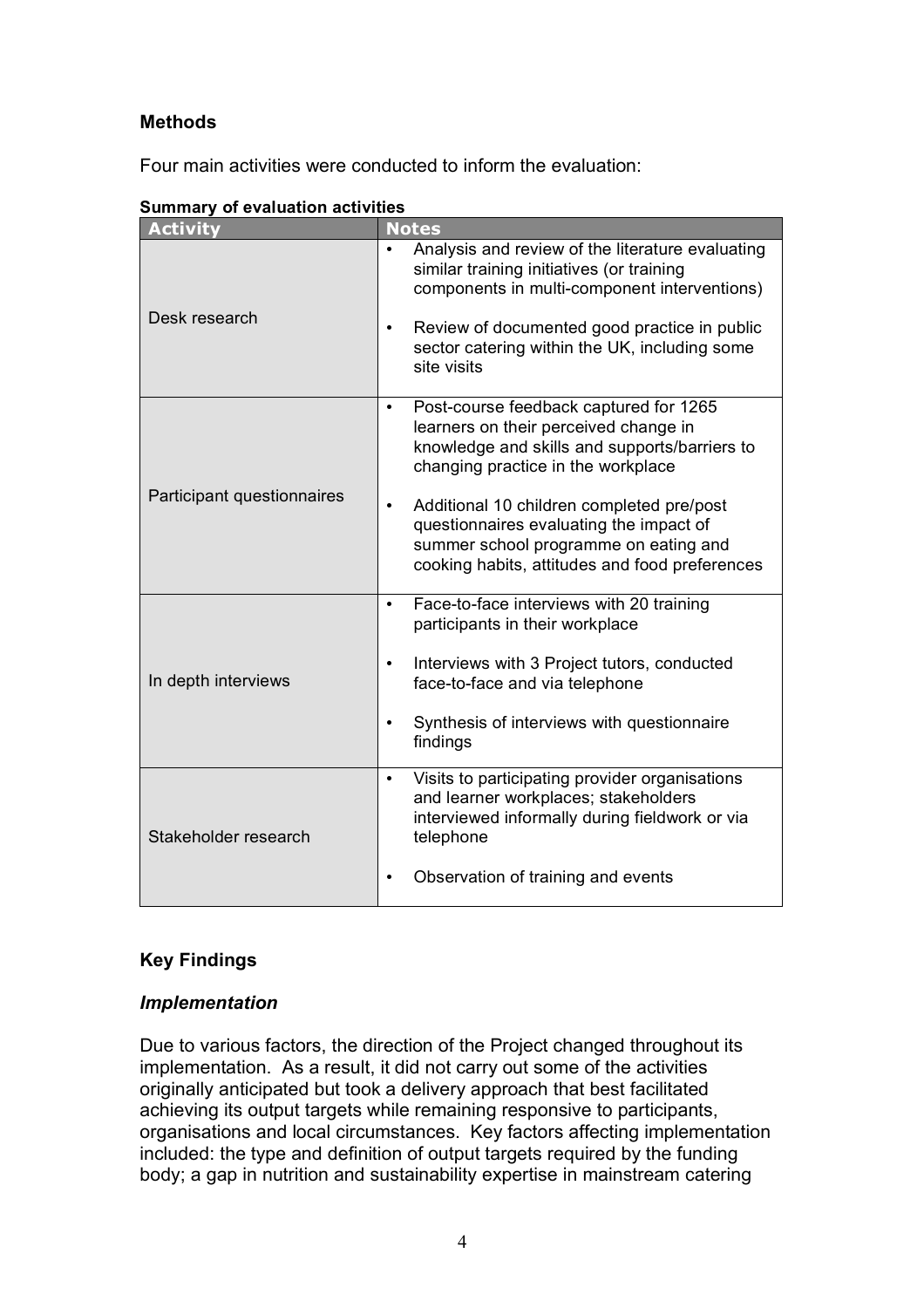training providers; and limited engagement with head teachers and contract caterers.

#### *Impact of training activities*

*Developing skills in public sector caterers (and related roles)*

- Where there was *interest* in nutrition there was often greater awareness and reported change in personal food purchasing and/or preparation behaviours after training. However, for most catering staff changing practice in the workplace was not possible due to lack of control over menus and purchasing decisions.
- Food safety, food presentation and customer care were areas in which catering staff felt most able to apply what was learned from the training to their jobs.
- Learners with a higher degree of autonomy in their jobs were most often in a position to change both their own practice and influence organisational changes (e.g., change in supplier). These interviewees were usually able to talk about ideas they had and how the new knowledge would be applied, even if the opportunity to do so had not yet occurred.

*Raising awareness and knowledge of healthy eating and nutrition in parents, and school teaching and support staff* 

- Parents are able and usually willing to try to make changes in how they shop and prepare food in the home.
- Depending on available opportunities, funding, and personal motivation, some parents were able to influence decisions around school food as governors or as volunteers contributing to cookery clubs or other initiatives promoting healthy eating and healthy weight. In general, parents did not have easy access to funding for such programmes and those interviewed welcomed the training provided by the Project.
- Low participation by teachers in healthy eating & nutrition training.<br>• The Open College Network (OCN) course in Healthy Fating and R
- The Open College Network (OCN) course in Healthy Eating and Running a Cookery Club has been particularly useful for those working in the community who would otherwise not have access to training in nutrition or food preparation. Many of these learners work with families or vulnerable groups in the community and took part in the course as it would provide the skills and knowledge needed to run cookery clubs in these populations.

#### *Increasing the use of sustainable food within the public sector and increasing awareness and understanding of sustainable catering practices*

- Actual take up of purchasing practices to increase the use of sustainable food has been limited.
- Where there has been progress or efforts to increase the use of sustainable food, there has been leadership, practical support and commitment of time and resources. A previous or ongoing relationship with Sustain, or other purchasing support, has also helped.
- The specialist sustainable food events were well attended, with high levels of interest in all the subjects presented.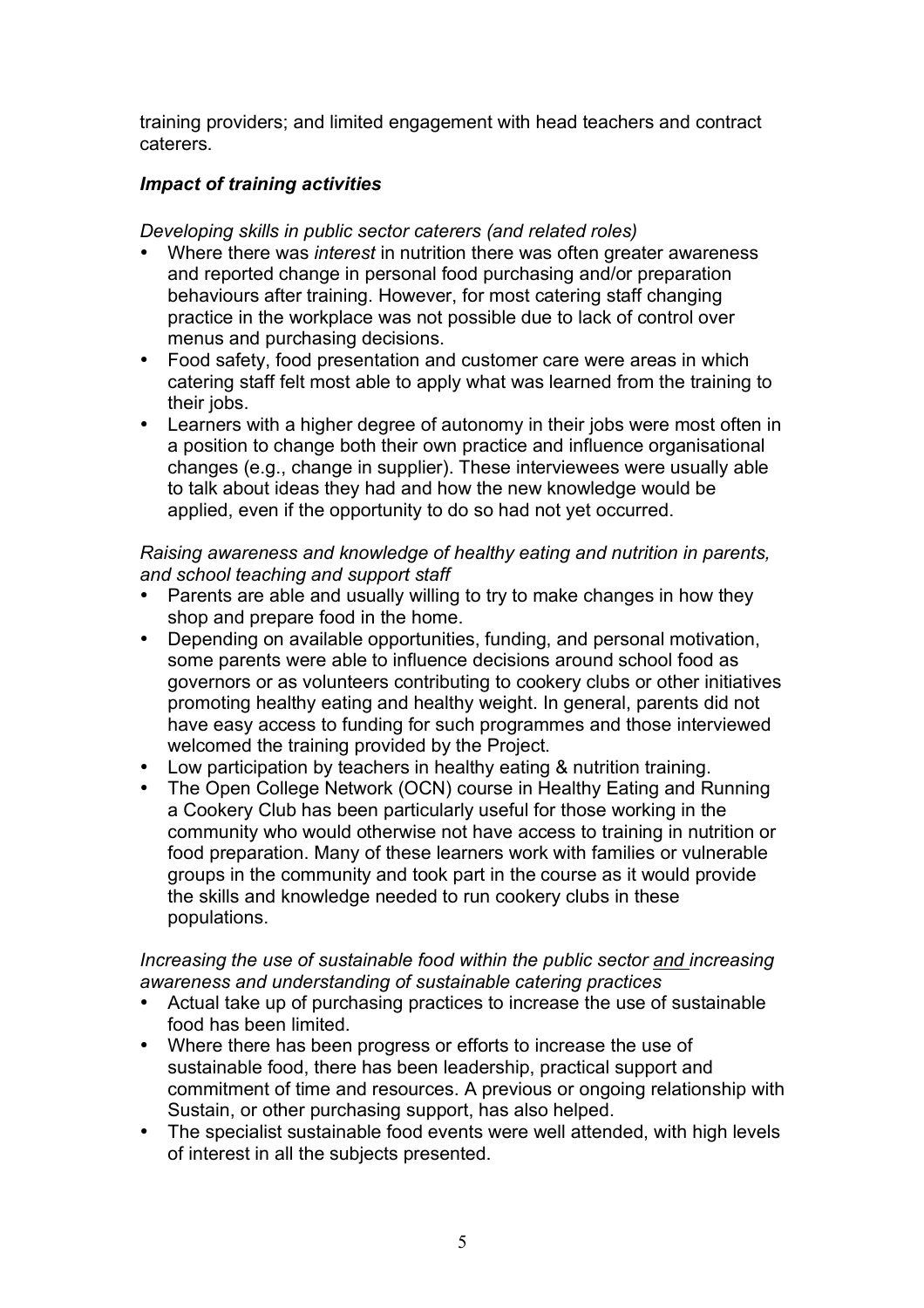• The specialist events were an effective platform from which to educate and engage with those who are able to advocate and advance the sustainable food agenda within their organisations.

#### *Other Project activities*

- Good Food Summer School.<br>• Delivery of National Vocation
- Delivery of National Vocational Qualifications (NVQs) and short courses to catering staff and inmates at HMP Holloway.
- Food growing training delivered in schools and prisons, with development of an accredited Food Growing tutor course underway.
- Advocacy and building relationships with key organisations and initiatives that are well-placed to improve the nutrition and sustainability of food in the public sector in the longer term.

#### **Main Challenges and Lessons Learned**

In many ways, the lessons learned are as valuable to the evaluation and indeed to the Project as the impacts achieved. Key challenges included the gap in nutrition and sustainability expertise within mainstream catering training providers; varying levels of commitment to the values and objectives of GFTL in beneficiary organisations; difficulty engaging key stakeholder groups; reliance on a 'champion' within organisations for effective training promotion and participant recruitment; and a lack of understanding by the funding body of the sectors targeted, reflected in the type of output targets required. Overall engagement by the LDA was limited during the Project implementation period.

Looking at the wider context, a key barrier to achieving healthier and more sustainable food and procurement is that there is no requirement for public sector catering services to have appropriately informed sustainability standards or training to that effect. Other key barriers were that sustainable food was widely perceived to cost more and require additional effort to purchase (e.g., identifying suppliers, conducting audits, etc.) Without the resources and internal systems to support these changes, it was a challenge even for participants whose values were aligned with the Project as they often had little extra time to devote.

#### **Recommendations**

The experience of GFTL suggests that traditional hospitality and catering training (e.g., NVQs) may not fully address the needs specific to public sector food provision. Furthermore, current NVQs in catering do not incorporate health and sustainability considerations.

While we believe that NVQs should remain within the further education (FE) sector, GFTL is uniquely placed to provide an alternative to traditional catering training and to inform the development of future provision. Specifically, GFTL may be able to 'fill the gap' in four important and under resourced areas: